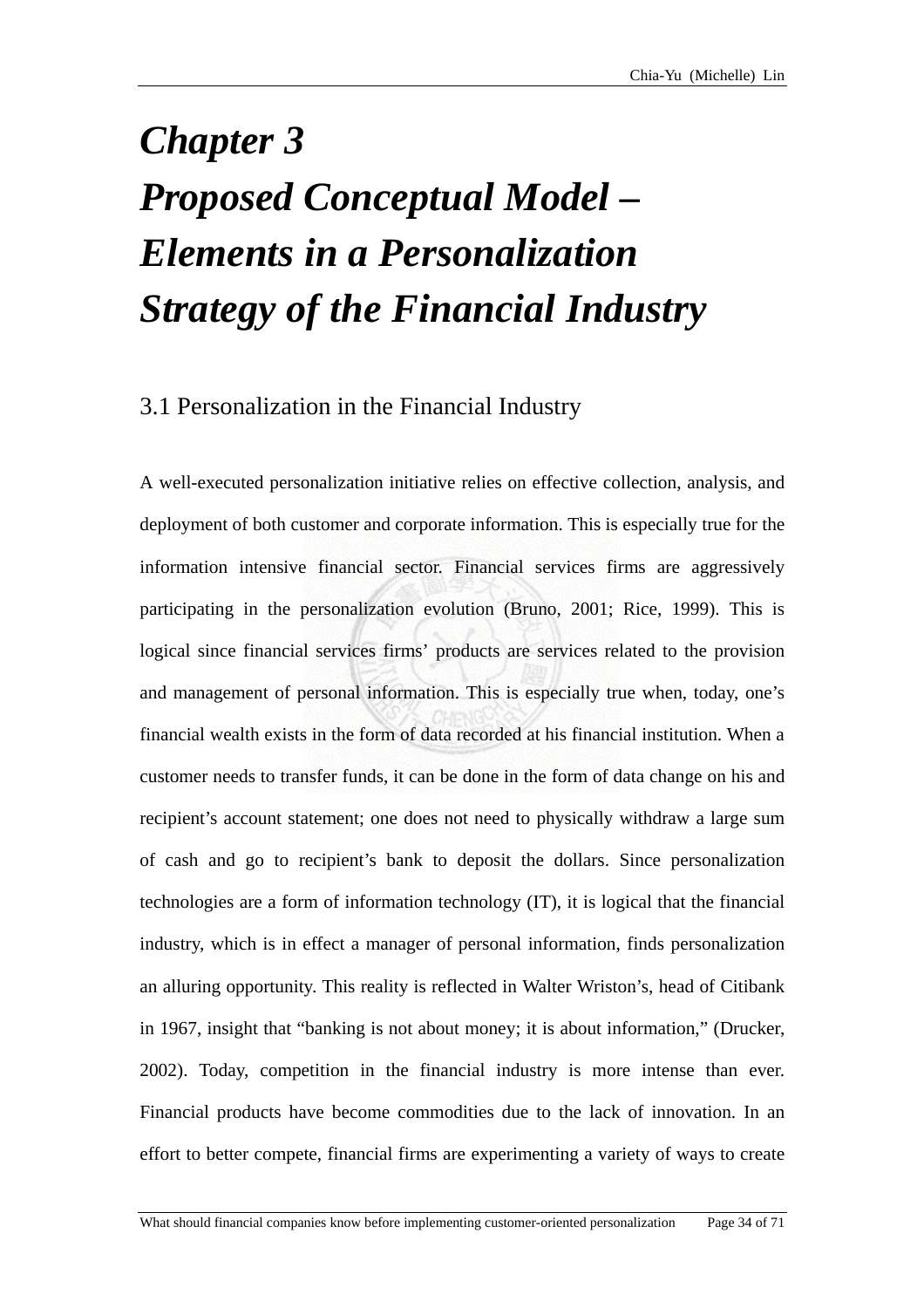more value to customers, personalization being one of them (see, for example, Rice, 1999; Famulla, 1999; Trotsky, 1999).

There are a variety of financial institutions in the financial industry, some serve general public's needs of personal finance, some serve organizations, or a combination of both. As the focus of this research is on what *customers*, not businesses, think of different personalization tactics, the subjects for study are the customers of financial services customers. Note that this research aims at the business-to-customer (B2C) scenarios. Therefore, the "customer" in this case means the general public, who are the individual investors. The financial institutions under examination will be financial intermediaries serving the general public's needs of personal finance. Namely, banks, investment institutions, and insurance companies (Bodies et. al, 2000; TechVantage, 2002).

## 3.2 Taiwan's Financial Industry and Its Need for Personalization

At the time of writing this paper, there are fourteen financial holdings companies in Taiwan. In the 2002 November issue of a Taiwanese magazine TechVantage, cost saving, capital efficiency, and cross selling are listed as the three major advantages of consolidating smaller financial institutions into a big financial holdings company. To achieve effective cross selling, it is mandatory to consolidate previously fragmented customer data so that every single customer appears as a "whole person". This way, company could better know the customer on a personal level and, therefore, identify potential needs, interests, and preferences. The CEO of UWCCB, an affiliate of Cathay Financial Holdings Company, said that era in which customers are treated like fools for blind product push is over (TechVantage, 2002). To better target customer needs when your customer base is as enormous as that of many financial holdings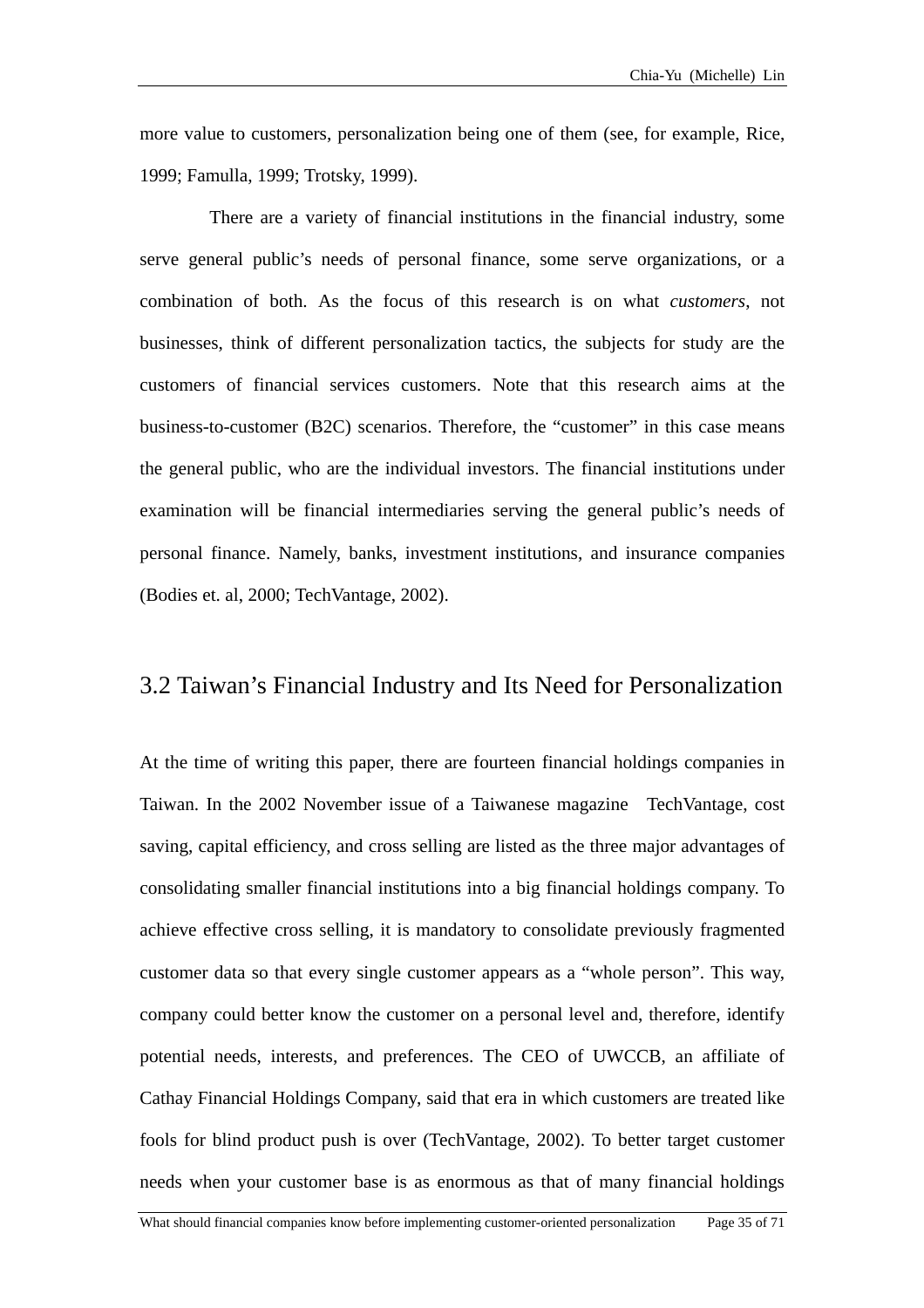companies, you need information technologies to achieve personalization.

## 3.3 Issu es that should precede technologies – framework formation

Although personalization technologies are important enablers in implementing personalization, technologies alone are by no means the answer to every problem. Simply purchasing and implementing the technologies will not create any competitive advantage. The desired competitive advantage cannot be attained without an effective personalization strategy, because tools are available to every company with enough cash but strategies are not. Unfortunately, many companies today simply, "wrap the (personalization) software around old, mass-market merchandising strategies" (Kemp, 2001). Personalization strategies, like other business strategies, vary with different industries and contexts, and a good strategy is hard to develop. While many researches have discussed the promising future of personalization and applications of personalization, insightful analysis on personalization *strategy* is rarely encountered.

This research does *not* attempt to delineate different personalization strategies and their suitable circumstances, as it would be a very difficult task with scarce previous literature support. There are issues that must be resolved before going to the theorization stage of personalization strategies. This research will first examine how is personalization being implemented in the financial industry, followed by what customers consider as important for financial personalization. After all, 'customer' is, and should be, the center of any personalization effort. The investigation of existing financial personalization practices and related customer issues then leads to the formation of a basic framework.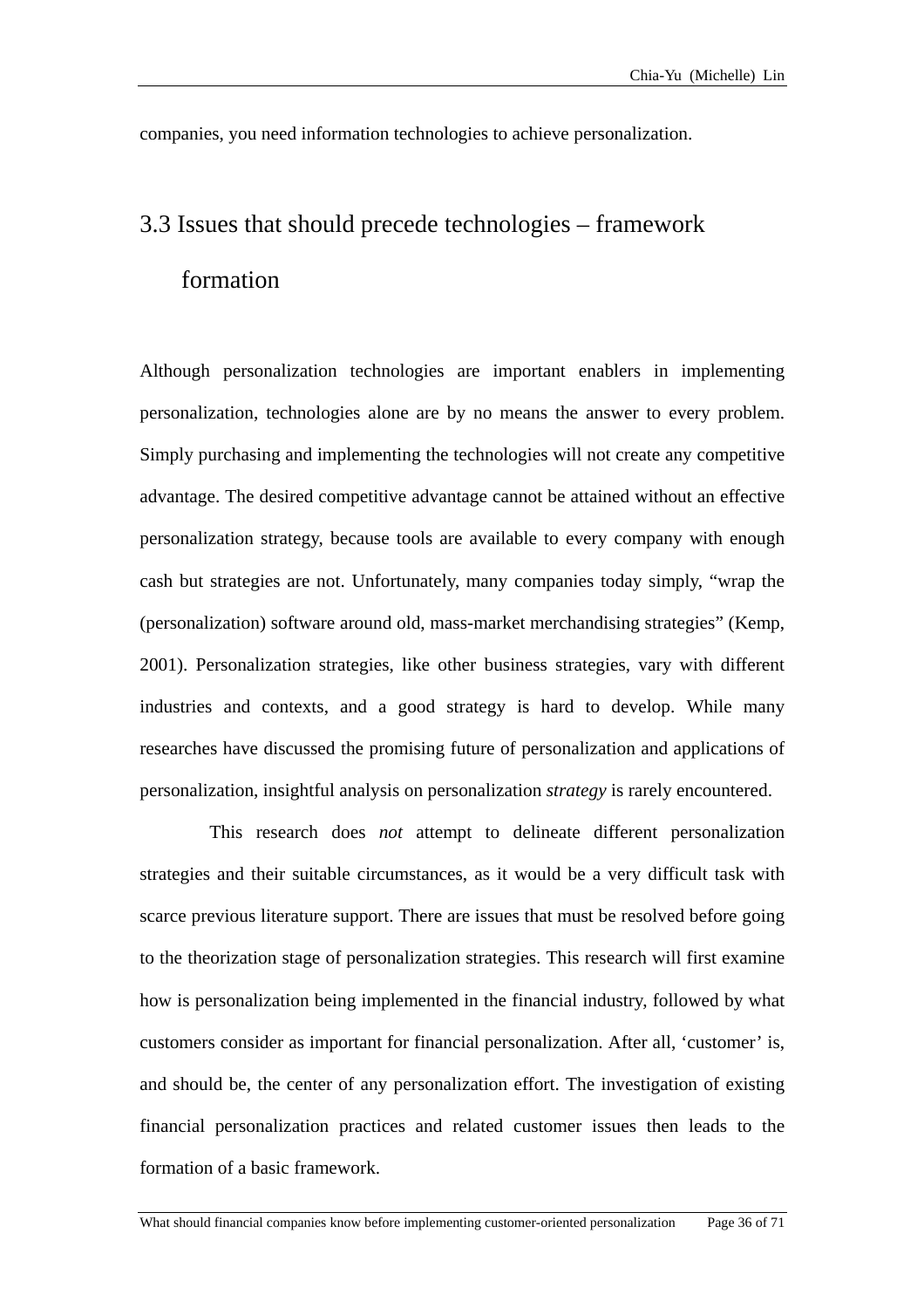Most of today's researches on personalization take on the corporate erspective. Namely, they examine how personalization should be implemented from p companies' standpoint. For instance, an effective personalization strategy has to be balanced between key business variables: operational efficiency, customer intimacy, and product superiority are the three listed by Berg et. al (2001). Among the three variables, companies must decide the amount of resources allocated to each in order to achieve the optimal performance. Janowski and Sarner (2001) distinguish the personalization process and technology. Ideally, personalization providers should first understand how they want to shape the personalization process that customers will eventually experience. Then appropriate technologies for each step of the process are then selected and deployed. Of course, companies may need to consider more than these forth mentioned three variables when crafting a good personalization strategy.

However, these researches also stress the importance of understanding customers as it is the groundwork of any personalization initiatives. Therefore, the focus of this research is on what makes a personalization initiative welcome by *custo*mers, not companies.

To view the world through customers' eyes, we should start by investigating why customers would welcome a personalization initiative. The obvious reason is that customers think they can benefit from such activities. Jiang (2002) offers a way we could use to understand where in personalization may customers' perceived value be derived – **tailored products**, and the **tailoring process**. Perceived value from tailored products arise from the anticipated fulfillment of desires or preferences that are expected to result from tailoring product attributes or benefits. Another component is the tailoring process itself separated from the resulting fulfillment of product preferences.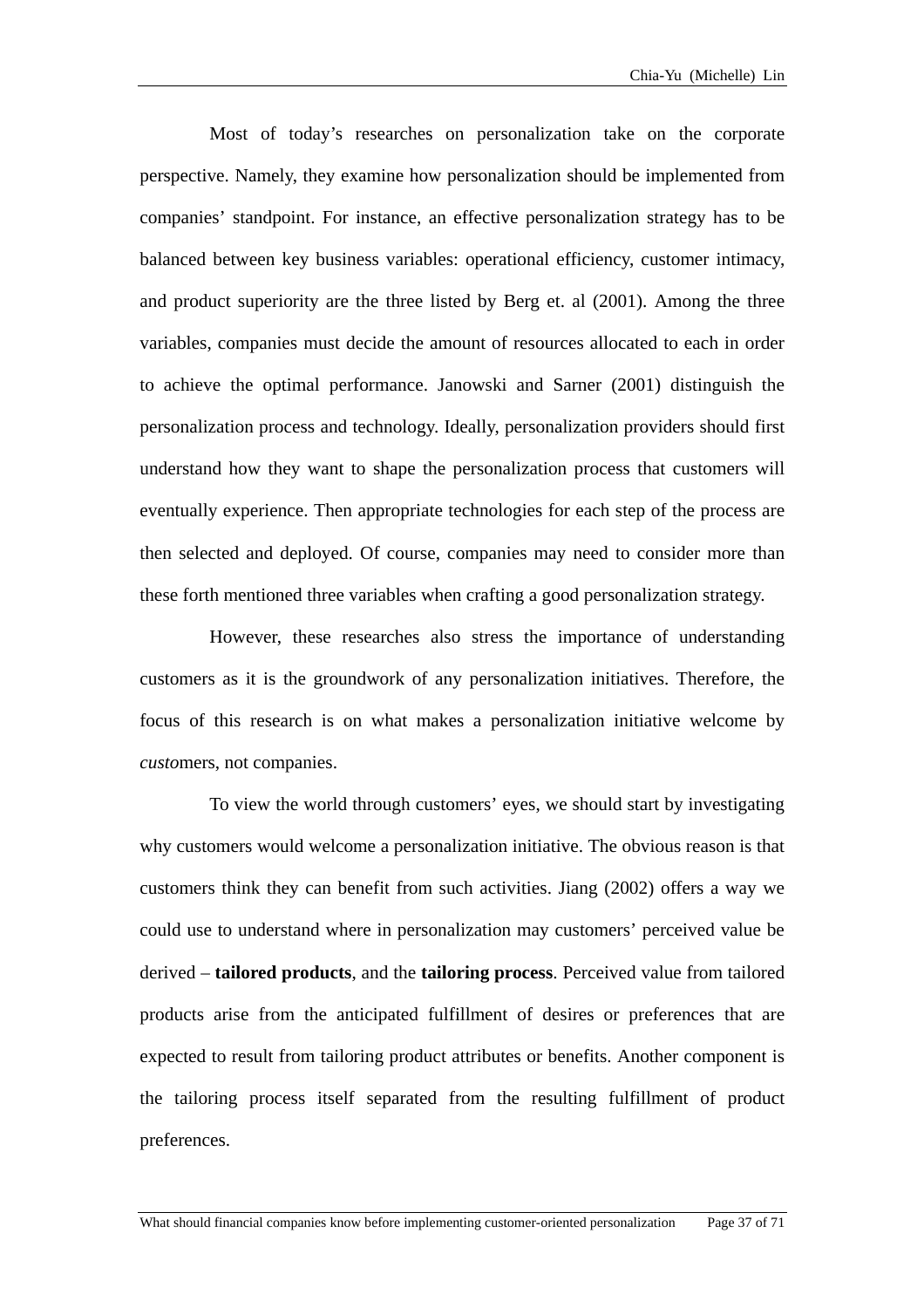Although financial firms are service-oriented, they still have "products". Financial products include investment instruments, such as stocks, bonds (long term and short term), bank deposits, and lending instruments such as loans and credit cards (Bodie et. al., 2000). These investment instruments can be personalized to fit individual's financial needs and preferences.

Personalized financial products are the product of the tailoring process. The tailoring process includes processes or services that add uniqueness to the financial products and customer experience. This may include financial advice or personalized transaction services.

Due to the information intensive nature of the financial industry, the primary component in the tailoring process is information personalization, which includes financial consultation and financial content delivery. Financial consultation is the financial advice given by financial advisor based on client's situations, needs, and including analytical reports on a client's investment profile, such as an account analysis; and alerts that remind clients of important events, such as deposit maturity or and Xiao, 2001; Best's Review, 2001; Wall Street & Technology, 2001). preferences. Financial content delivery has two parts. One is the delivery of financial market news; another is the information delivery on existing personal investments, unusually large transactions. Personalized financial consultation usually occurs in face-to-face situations or on the phones. As for content delivery, the main channel for market news is financial firms' web sites, some of which provide personalization capabilities to help clients filter out irrelevant information. Delivery of client's investment information can use multiple channels: mails, e-mails, company's web site, mobile devices, etc. With personalization, both financial consultation and content delivery can be specifically targeted at individual's needs (Middlemiss, 2003; Jensen

As illustrated above, financial firms are now using a wide variety of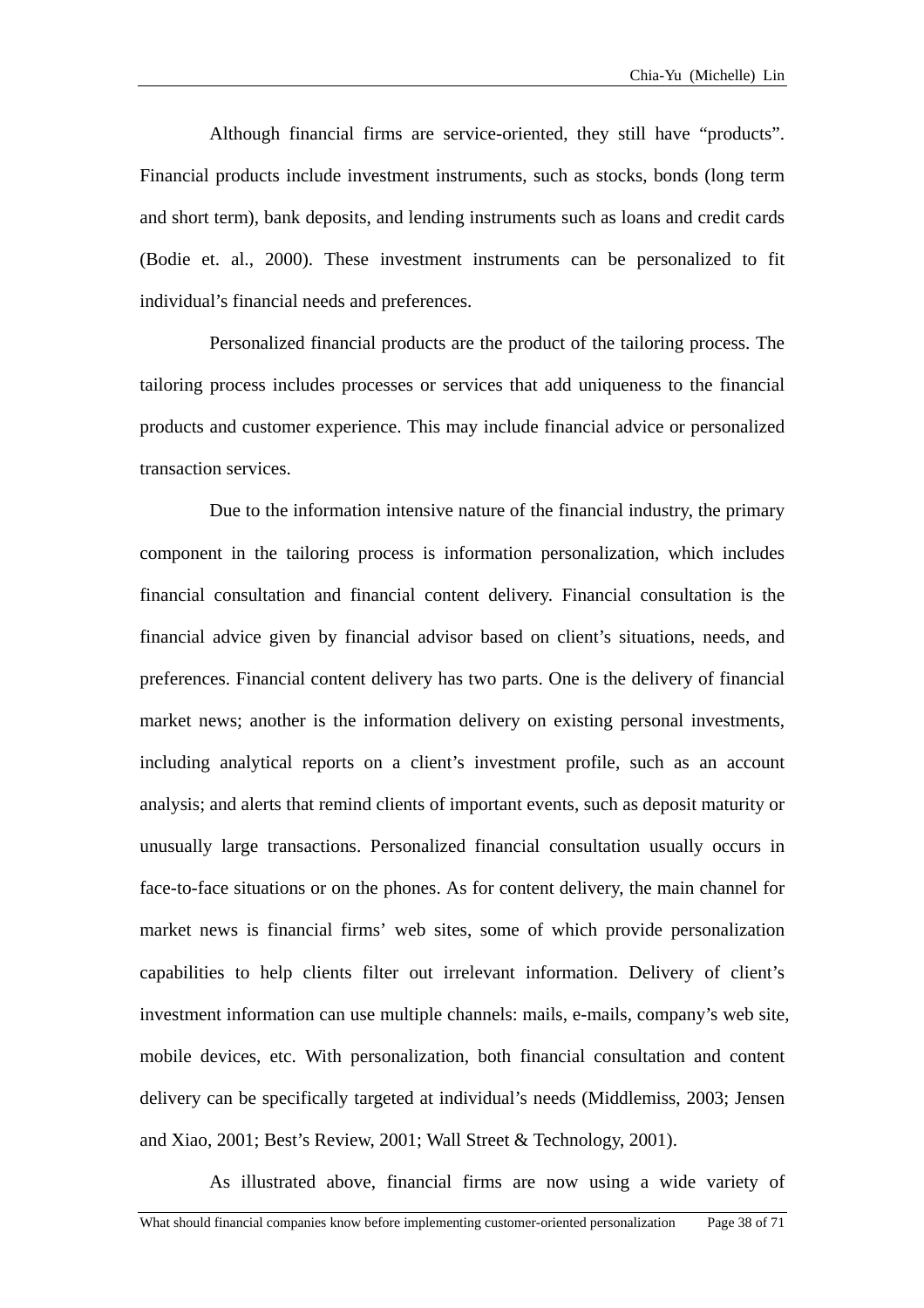channels to communication with clients. The traditional face-to-face, telephone, fax, 2001; Coner, 2003), channel flexibility start to receive increasing attention from financial institutions. and mail channels still remain, but now with the additions of newer technologies like the Internet, e-mail, and mobile devices. As the decree of personalization is providing the right product to the right customer at the right time and right place (Berg et. al.,

to improve convenience to customers. An example is preoccupied personal informat ion fields to save customers the time filling necessary transaction forms Another area in the tailoring process is transaction services. Transaction services are complements to financial products. Transactions can also be personalized (Landolt, 2002).

The tailored products and the tailoring process all aim at targeting and serving customers' needs with greater accuracy and precision. However, some customers are not optimistic about personalization. The main reason – personal privacy (Dalton, 1998; Kambil, 2001; Coner, 2003).

As the purpose of this research is to unearth what makes a personalization strategy appeal to customers, it would be incomplete without examining what makes a personalization strategy repulsive to customers and how to remedy the situation.

Privacy concerns seem to be the dominant hindrance to the acceptance of personalization. One aspect of the privacy issue is the revelation of personal information. The research of both Coner (2003) and Kambil et. al (2001) indicated that users are more reluctant to reveal private information on a personalized web site than on a customized web site; all because of privacy concerns. Adding to the reasons to fear, it is now feasible to monitor user behavior on the Internets without user realization.

Nonetheless, it does not mean that customers are unwilling to reveal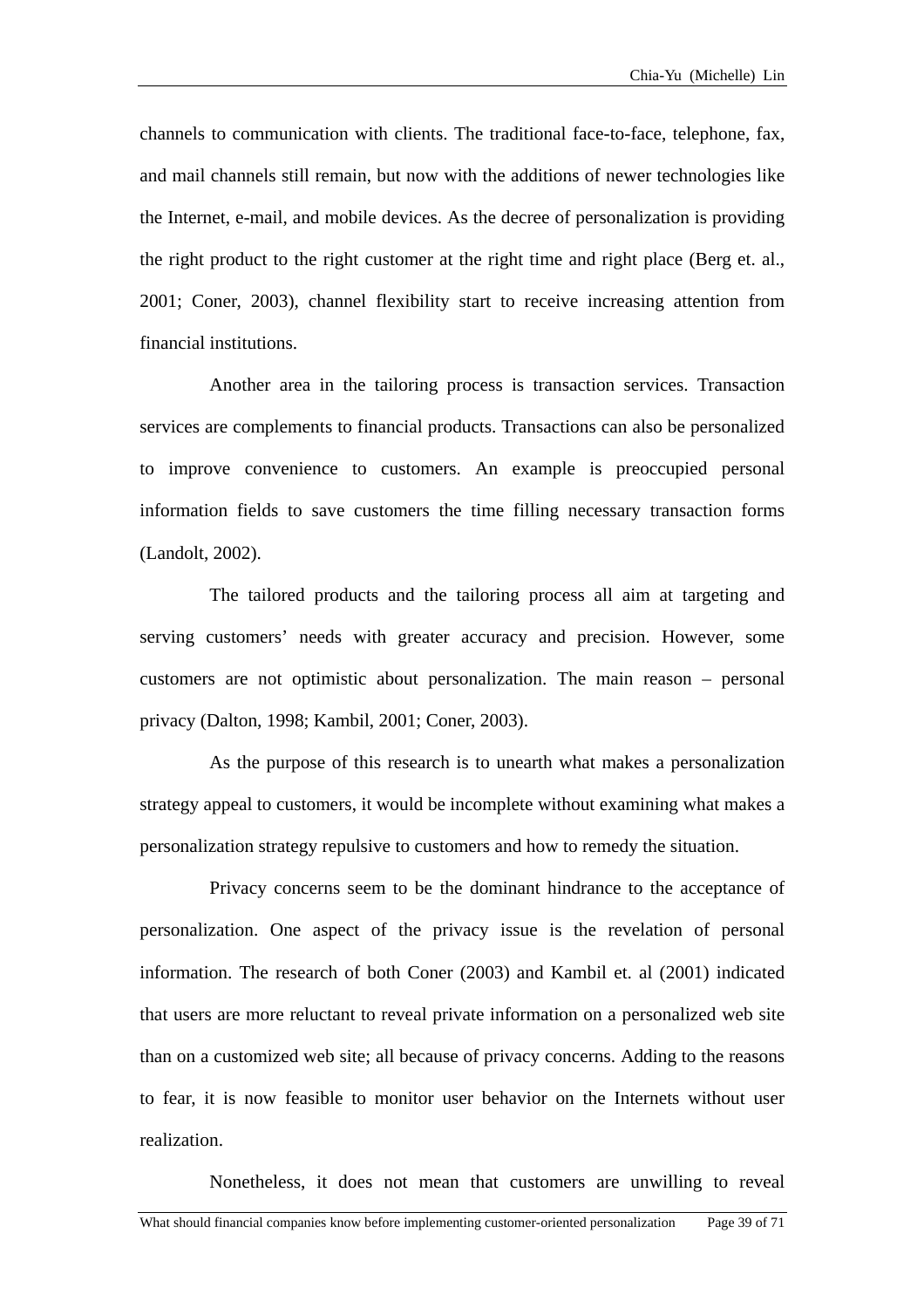personal information under *any* circumstances; there are conditions that must be met before customers are willing to sacrifice some of their privacy. A survey conducted by the Personalization Consortium (2000) showed that most customers are willing to provide personal information to Web marketers if that improves their online experience and there is a privacy statement to protect their rights.

However, their researches were confined to the Internet and revealing private in formation online. It would be of interest to know whether customers are still online and offline activities. Therefore, a question to be investigated in this research is what wil l increase customers' willingness to use and reveal personal information on a concerned about privacy issues when they are asked for private information offline. This is important in this research because personalization as defined in this study is not confined to the Internet; rather, it is a corporate initiative that affects both the personalization-enabled mechanism (including online and offline), in addition to a privacy statement?

Berg et. al (2001) offer a possible remedy to alleviate privacy concerns online a nd offline. They contend that a good personalization strategy will make needs, rather than the result of intrusive targeting." The ultimate state of personali zation is to achieve serendipity, in which customers think they are receiving perceived a s stalker, annoying potential customers and turning them into vociferous critics." In other words, woo customers who are interested in your products or customers think that what they receive is "coincidentally a very good match for their fortuitous offerings of the right products at the right place and time. In short, minimizing intrusive targeting perceived by customers is what they recommend; however, what can companies do to minimize perceived intrusive targeting? Reichheld et. al. (2002) say that companies should woo customers, not stalk customers. "Try to build relationships with disinterested customers, and you will be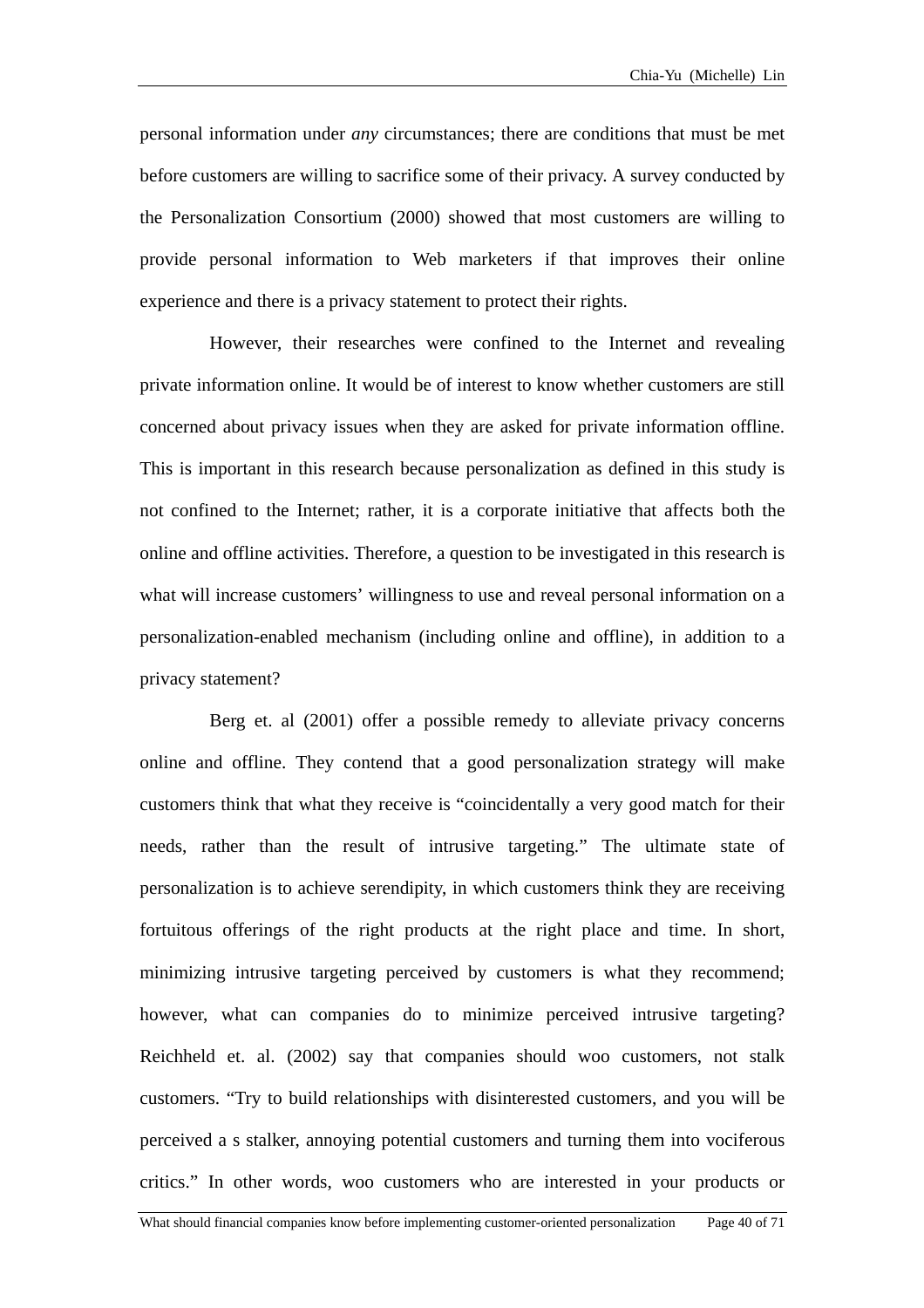services, and leave the uninterested ones along. However, the goal of many companies is to turn the apparently uninterested customers into interested ones. It is because some potential customers may initially appear to be uninterested but change his/her attitude after persuasive product marketing. So the question becomes: how should companies woo potential customers while minimizing perceived intrusive targeting? This will also be part of the investigation in this research.

Figure 11 depicts personalization from customer's point of view. As discussed above, privacy concerns form the basis of their decision to (or not to) adopt personalization. As we move up the triangle, values of personalization may appear in the tailoring process, channel flexibility provided by multiple channels, then, finally the personalized financial products.

of the values arises from transaction personalization. Existing literature shows that, for the financial industry, most of the values of the tailoring process originate from information personalization. A smaller portion

Flexibility provided by multiple channels is also valued by customers because it allows customers to choose the most convenient mechanism and time to communicate with the firm.

Values of personalized products originate from the matching between product features and customer's unique financial needs. A risk-adverse customer who has no immediate cash needs may choose a more conservative (lower risk) and longer-term investment. On the other hand, a customer who want to invest for a shorter period and is willing to take greater risk for a greater potential return, may be offered a short-term investment instrument that has higher risk and potential return.